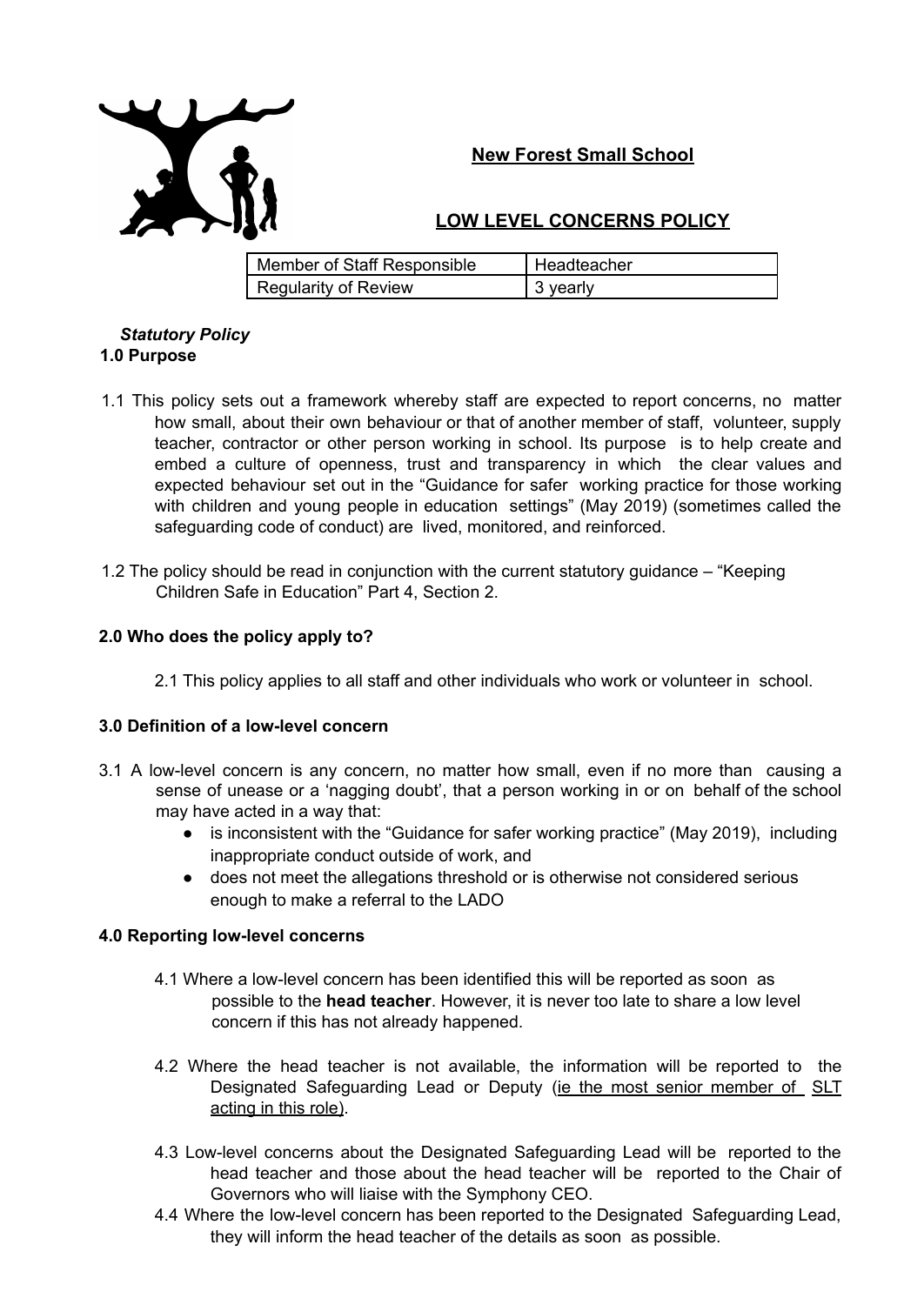## **5.0 Recording concerns**

- 5.1 A summary of the low-level concern should be written down, signed, timed, dated and shared by the person bringing the information forward.
- 5.2 Where concerns are reported verbally to the head teacher a record of the conversation will be made by the head teacher which will be signed, timed, and dated.

## **6.0 Responding to low-level concerns**

- 6.1 Where a low-level concern has been raised this will be taken seriously and dealt with promptly. The head teacher will:
	- Speak to the person reporting the concern to gather all the relevant information  $\cdot$ Speak to the individual about the concern raised to ascertain their response, unless advised not to do so by the LADO or Police (HR advice may also need to be taken).
	- Where necessary further investigation will be carried out to gather all relevant information. This may involve speaking to any potential witnesses.
	- The information reported and gathered will then be reviewed to determine whether the behaviour,

i) is consistent with the "Guidance for safer working practice for those working with children and young people in education settings" (May 2019): no further action will be required,

ii) constitutes a low-level concern: no further action is required, or additional training/guidance/support may be required to rectify the behaviour via normal day to day management processes. The employee should understand that failure to improve or a repeat of the behaviour may lead to further action being taken, e.g. either via the Performance Management Policy or Disciplinary Policy.

iii) is serious enough to consult with or refer to the LADO: a referral should be made to the LADO and advice taken from HR. In this case the school's Managing Allegations procedure within the Safeguarding Policy and Disciplinary Policy will be followed.

iv) when considered with any other low-level concerns that have previously been raised about the same individual, should be reclassified as an allegation and referred to the LADO or Police: a referral should be made to the LADO and advice taken from HR. In this case the school's Managing Allegations procedure within the Safeguarding Policy and Disciplinary Policy will be followed.

- Records will be made of,
	- i) all internal conversations including any relevant witnesses,
	- ii) all external conversations eg with the LADO
	- iii) the decision and the rationale for it,
	- iv) any action taken

## **7.0 Can the reporting person remain anonymous?**

7.1 The person bringing forward the concern will be named in the written record. Where they request to remain anonymous this will be respected as far as possible. However, there may be circumstances where this is not possible e.g. where a fair disciplinary investigation is needed or where a later criminal investigation is required.